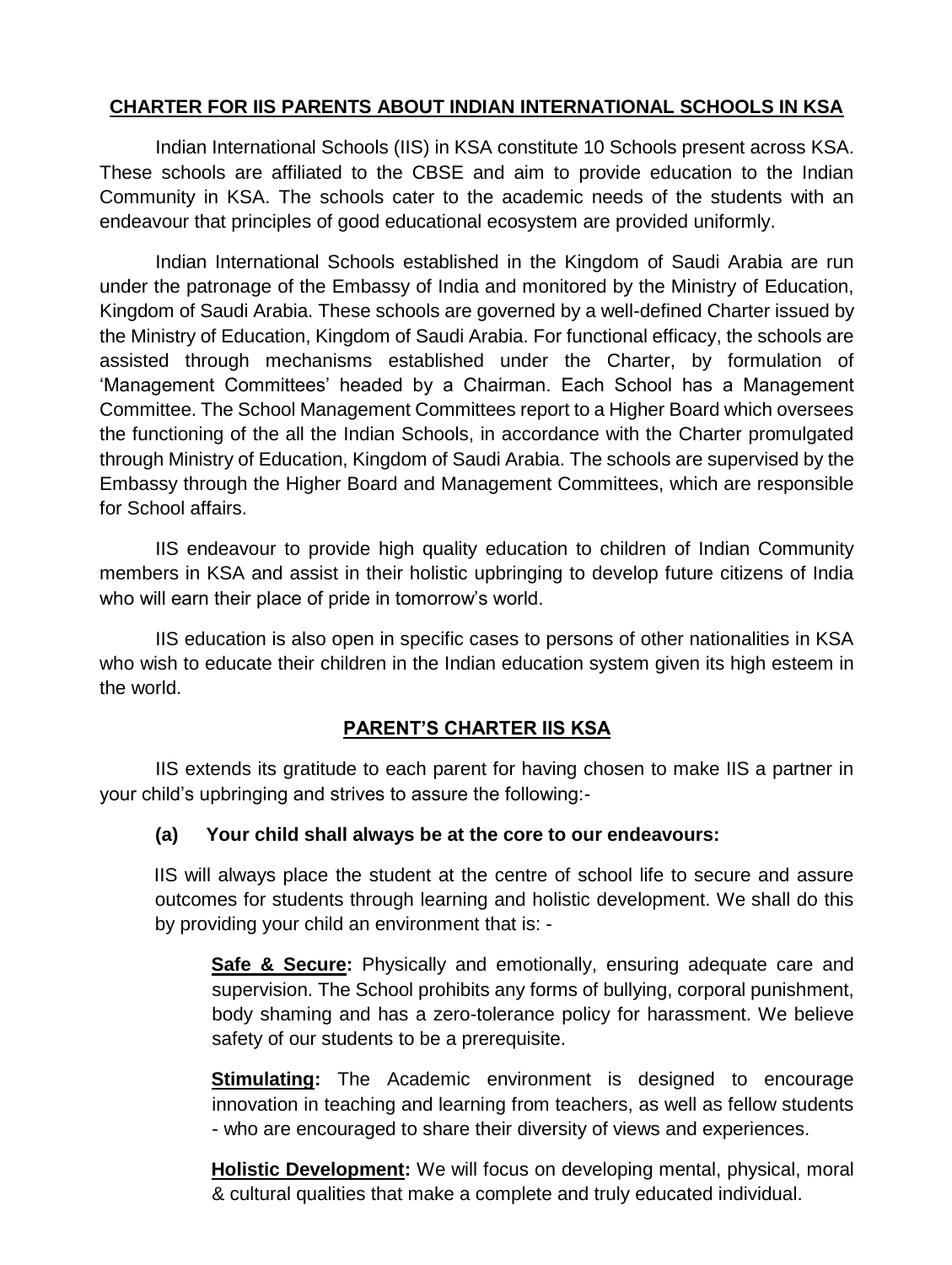#### $\mathfrak{D}$

## **(b) Respecting and valuing the role of a parent and, recognising that their awareness and participation is a contributor to the learning environment.**

IIS commits to a consultative approach involving the stakeholders i.e teachers, students and parents and encouraging their continuous engagement towards achieving stated goals.

As a parent you entrust us with the upbringing of his child making us a significant partner and IIS will always take this responsibility seriously.

IIS will inform and involve you by giving you feedback that is constructive via means available.

We will listen to and action where possible. Your feedback is expected in a responsible manner and we will endeavour to collaboratively work for the development of your child.

# **(c) Provide parents with essential information such as on student and school performance:**

IIS will provide on-going and structured feedback to you as parent and to our students via parent teacher meetings, circulars, student diary, school website etc as relevant to the message, on

Performance of the Student – academic, holistic, developmental needs,

Performance of the School in key areas such as academic, financial results via published audited results on the website, information on key issues and developments affecting the school, students at large, and your child in particular.

# **(d) Inviting feedback, comment and observations to develop a listening culture within the laid down structures**.

IIS respects that communication is an exchange of ideas and will always listen and be open to suggestions. IIS will fully consider your suggestions and comments and staff will respond to you within maximum of seven working days.

We will maintain multiple channels of communication in providing processes for grievance and complaint resolution, including mediation and remediation such as: IIS website, suggestion box, Parent – teacher interactions. Senior Staff of the school and the Principal will be accessible subject to prior appointments based on mutually convenient schedules.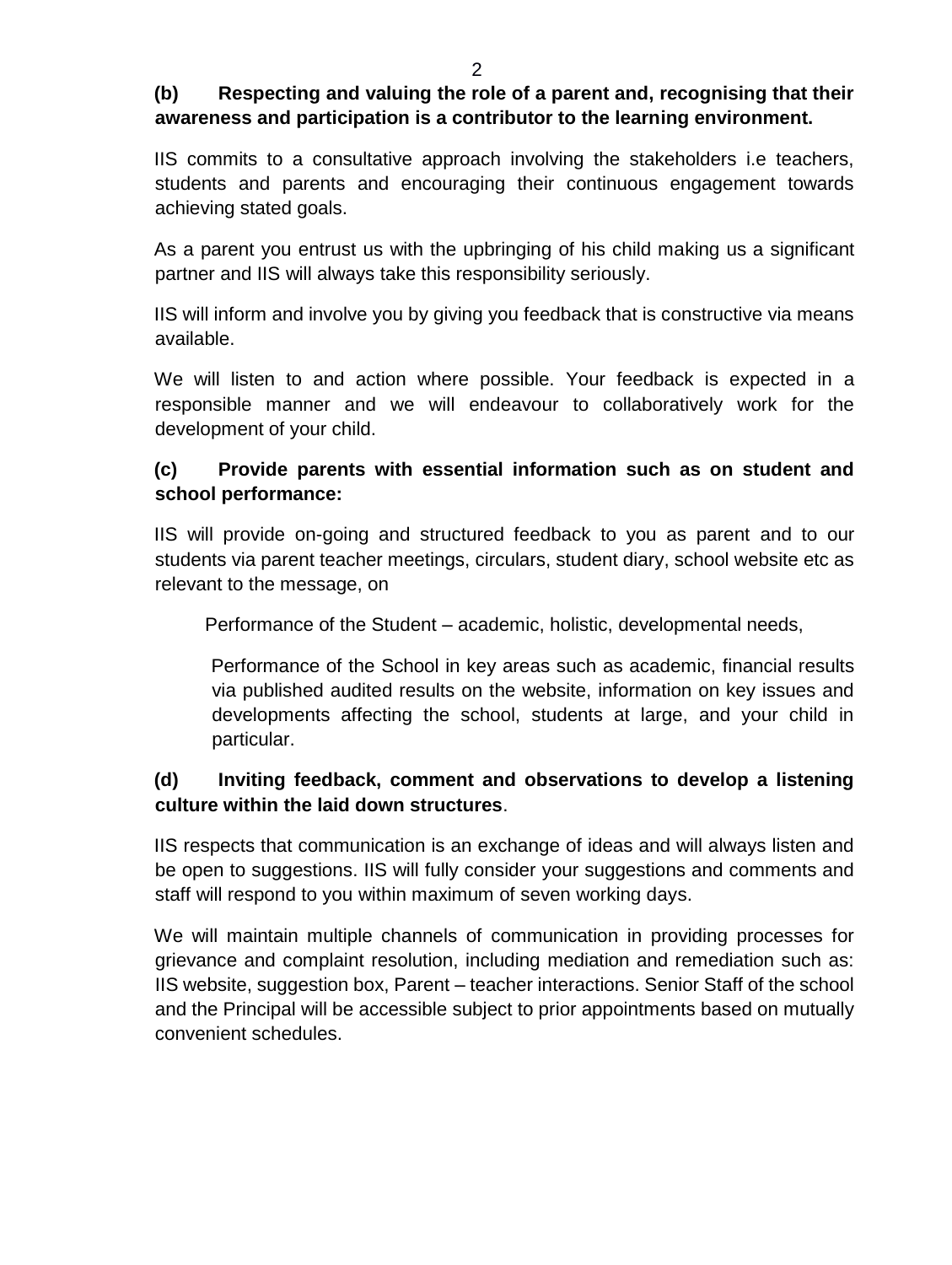A table of escalation is provided below for your ease.

## (School to fill this up)

## **(e) Ensuring courtesy, confidentiality and equality of esteem**.

IIS will always treat all parents, students and stakeholders with equal courtesy and maintain confidences (unless required by law to divulge them). We deem equality and fairness to all as a basic operating principle and a value to practice and teach. If you ever feel this has been breached, please contact us per the above grievance resolution grid below.

## **(f) Fairness & Transparency.**

IIS will use these as operating principles at all times. We respect your Right to Know and Information and to fair treatment. This will be demonstrated in the following ways:-

Mark academic grades.

Treat Parents /students' rights v/s other students, teachers and authorities.

Allocate equal resources to students.

Reward or Discipline students.

Inform you on issues relating to the school such as Financial Performance (discussed under c), key developments & challenges..

IIS does not charge fees for profiteering. Our fees will be always based on fairness. Changes in fee structure & justification will be informed to you in advance in keeping with KSA Law to enable you to consider alternatives if you choose to do so.

### **Grievance resolution Grid:**

### **In case you have any Grievances, please escalate them as follows:**

| Issue's related to:               | <b>Primary Contact for</b><br>escalations & Contact<br><b>Hours (By appointment</b><br>only please) | <b>Email/Office Phone</b>               |
|-----------------------------------|-----------------------------------------------------------------------------------------------------|-----------------------------------------|
| <b>Academic</b><br><b>Classes</b> | Mr. Najeeb Qais Amar<br>(Boys Section)                                                              | vpbs@iisjed.org<br>(6751537) ext-209    |
|                                   | Mrs.Farhadunnisa<br>(Girls Section)                                                                 | vpgs@iisjed.org<br>(6721607) ext-110    |
| <b>Administrative</b>             |                                                                                                     | ao@iisjed.org<br>(6751537) ext-240      |
| <b>Financial</b>                  | Mr. Ayub Khan                                                                                       | finance@iisjed.org<br>(6751537) ext-202 |